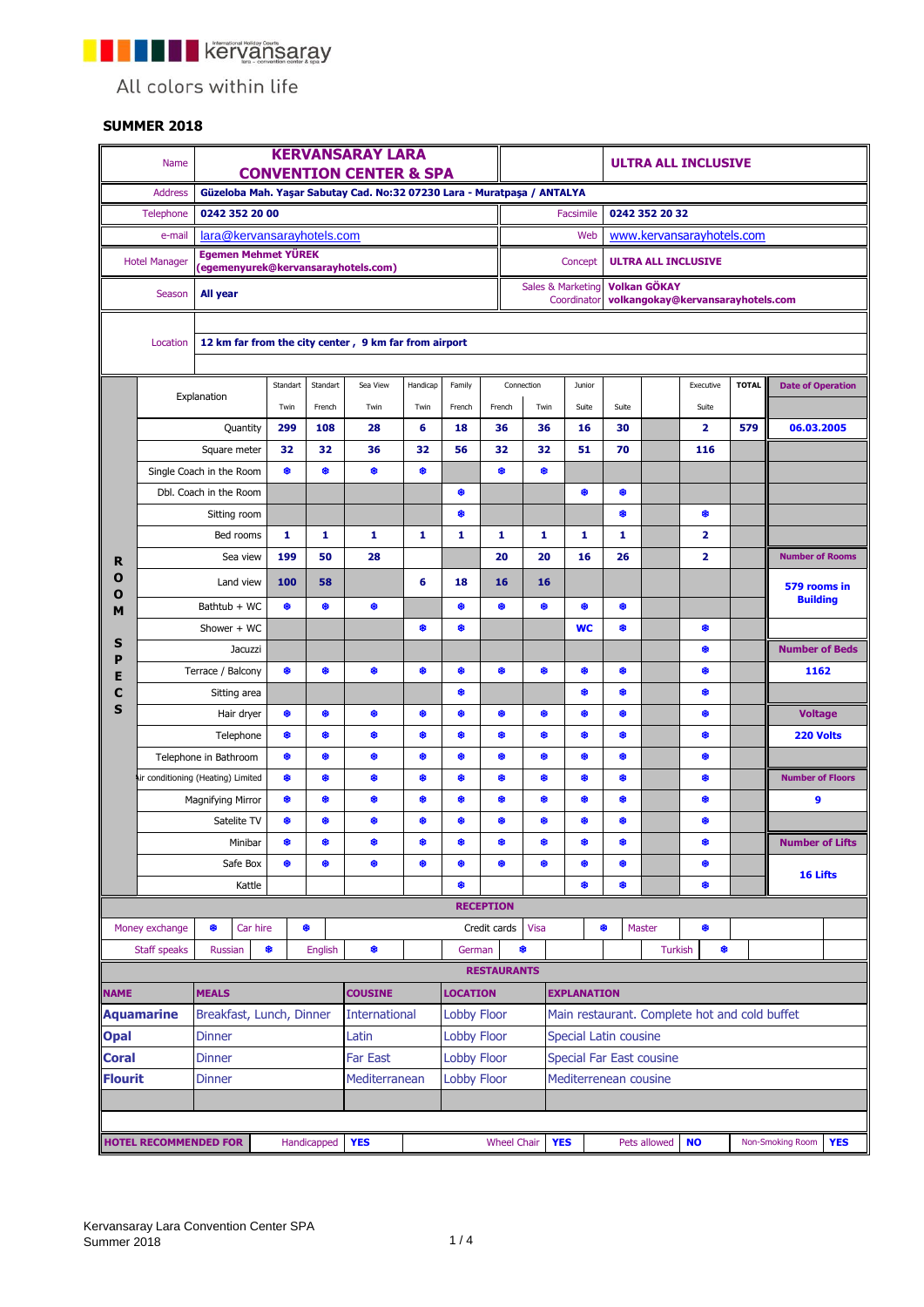

All colors within life

|   |                      |                                  |             |                       |                                 |                         | Area        |                     |                         |             |                     |                                |                  |                                 | Season                          |                         |                   |
|---|----------------------|----------------------------------|-------------|-----------------------|---------------------------------|-------------------------|-------------|---------------------|-------------------------|-------------|---------------------|--------------------------------|------------------|---------------------------------|---------------------------------|-------------------------|-------------------|
|   |                      |                                  | Explanation |                       |                                 |                         | Sqmtr       | Indoor              | Outdoor                 | Cooled      | <b>Heated</b> Music |                                | <b>Snacks</b>    | Low                             | High                            | All                     | All Year          |
| н |                      |                                  |             |                       |                                 | Aquamarine              | 690         | ♣                   | ♣                       | ۰           |                     | ♣                              |                  |                                 |                                 |                         | ♣                 |
|   |                      |                                  |             |                       |                                 |                         |             | ۰                   |                         | ۰           |                     |                                |                  |                                 |                                 |                         |                   |
| Ο |                      |                                  |             |                       |                                 | Latin Restaurant        | 569         |                     |                         |             |                     | ۰                              |                  |                                 | ۰                               |                         |                   |
| т |                      |                                  |             |                       | Far east Restaurant             |                         | 224         | ₩                   |                         | ❀           |                     | ₩                              |                  |                                 | ۰                               |                         |                   |
| E |                      |                                  |             |                       |                                 | Mediterrenean           | 285         | ۰                   |                         | ۰           |                     | ۰                              |                  |                                 |                                 |                         | ₩                 |
|   |                      |                                  |             |                       |                                 | Lobby Bar               | 314         | ♣                   |                         | ۰           |                     | ₩                              |                  |                                 |                                 |                         | ₩                 |
|   |                      |                                  |             |                       |                                 | Safir Lobby             | 400         | ۰                   |                         | ۰           |                     | ۰                              | ₩                |                                 |                                 |                         | ₩                 |
| F |                      |                                  |             |                       |                                 | Pantry                  | 66          |                     | ۰                       |             |                     | ₩                              |                  |                                 |                                 |                         | ₩                 |
| A |                      |                                  |             |                       |                                 | <b>Aqua Bar</b>         | 200         |                     | ۰                       |             |                     | ۰                              | ₩                |                                 | ۰                               |                         |                   |
| С |                      |                                  |             |                       |                                 | Pool Snack Bar          | 200         |                     | ۰                       |             |                     | ₩                              | ₩                |                                 | ❀                               |                         |                   |
| I |                      |                                  |             |                       |                                 | <b>Vitamin Bar</b>      | 87          | ۰                   |                         |             | ۰                   | ۰                              |                  |                                 |                                 |                         | ₩                 |
|   |                      |                                  |             |                       | Discotheque - open air          |                         | 120         |                     | ♣                       |             |                     | ❀                              |                  |                                 | ❀                               |                         |                   |
| I |                      |                                  |             |                       |                                 | <b>Night Club</b>       | 859         | ۰                   |                         | ۰           | ₩                   | ۰                              |                  | ۰                               |                                 |                         |                   |
| т |                      |                                  |             |                       |                                 | <b>Beach Bar</b>        | 972         |                     | ♣                       |             |                     | ❀                              | ₩                |                                 | ۰                               |                         |                   |
|   |                      |                                  |             |                       |                                 |                         |             |                     |                         |             |                     |                                |                  |                                 |                                 |                         |                   |
| I |                      |                                  |             |                       |                                 | <b>Agat Bar</b>         | 491         | ۰                   | ۰                       | ۰           | ۰                   | ۰                              |                  | ۰                               |                                 |                         | ₩                 |
| Ε |                      |                                  |             |                       |                                 | <b>Kids Club Winter</b> | 232         | ♣                   |                         | ♣           | ⊕                   | ₩                              |                  | ♣                               |                                 |                         |                   |
| S |                      |                                  |             |                       | <b>Kids Club Summer</b>         |                         | 150         |                     | ۰                       | ۰           |                     | ۰                              |                  |                                 | ۰                               |                         |                   |
|   |                      |                                  |             |                       | <b>Welness &amp; SPA Center</b> |                         | 750         | ♣                   |                         | ❀           | ⊕                   | ♣                              |                  |                                 |                                 |                         | ₩                 |
|   |                      |                                  |             |                       |                                 | <b>Fitness Center</b>   | 175         | ۰                   |                         | ❀           | ۰                   | ۰                              |                  |                                 |                                 |                         | ۰                 |
|   |                      |                                  |             | <b>SWIMMING POOLS</b> |                                 |                         |             |                     |                         |             |                     |                                |                  | <b>ADDITIONAL FACILITIES</b>    |                                 |                         |                   |
|   |                      |                                  |             |                       | <b>Relax Pool Adults</b>        |                         |             | <b>Children</b>     |                         |             |                     |                                | Pool             |                                 |                                 | <b>Beach</b>            |                   |
|   | Explanation          | Wave Pool *                      |             | <b>Aqua Pool</b>      | Outdoor                         | Indoor                  | Outdoor     | Indoor              |                         | Explanation |                     | Charge                         |                  | Free                            | Charge                          |                         | Free              |
|   |                      |                                  |             |                       | Main Pool                       |                         |             |                     | *****Pavilions          |             | ۰                   |                                |                  | ♦                               |                                 |                         |                   |
|   | Heated               |                                  |             |                       |                                 |                         |             |                     |                         |             | Deckchair           |                                |                  | ۰                               |                                 |                         | ₩                 |
|   | <b>Not Heated</b>    | ۰                                |             | ♣                     | ₩                               | ₩                       | ₩           | ۰                   |                         |             | Parasols            |                                |                  | ₩                               |                                 |                         | ₩                 |
|   | Sea Water            |                                  |             |                       |                                 |                         |             |                     |                         |             | ******Towels        | Deposit ®                      |                  |                                 | Deposit ®                       |                         |                   |
|   | <b>Natural Water</b> | ۰                                |             | ۰                     | ₩                               | ❀                       | ۰           | ۰                   |                         |             | <b>Matress</b>      |                                |                  | ₩                               |                                 |                         | ₩                 |
|   |                      |                                  |             |                       |                                 |                         |             |                     |                         |             |                     |                                |                  | ❀                               |                                 |                         | ۵                 |
|   | Part of Main pool    |                                  |             |                       |                                 |                         |             |                     |                         |             | <b>Showers</b>      |                                |                  |                                 |                                 |                         |                   |
|   | Minimum depth        | 0,00                             |             | 1,10                  | 1,10                            | 1,40                    | 0,40        | 0,40                |                         |             |                     |                                |                  |                                 |                                 |                         |                   |
|   | Maximum depth        | 1,70                             |             | 1,10                  | 1,40                            | 1,40                    | 0,40        | 0,40                |                         |             |                     |                                |                  |                                 |                                 |                         |                   |
|   | Area (SqMeters)      | 982                              |             | 1.432                 | 1.622                           | 274                     | 20          | 20                  |                         |             |                     |                                |                  |                                 |                                 |                         |                   |
|   |                      | <b>SPORTS FACILITIES*</b>        | In          |                       | Distance from HTL               |                         | <b>Free</b> |                     | <b>OTHER FACILITIES</b> |             | <b>FREE</b>         |                                |                  | <b>FOOTBALL FIELDS</b>          |                                 |                         |                   |
|   |                      |                                  | <b>HTL</b>  |                       |                                 |                         |             | <b>Doctor</b>       |                         | ۰           | <b>NO</b>           | <b>No</b>                      | <b>Dimension</b> |                                 | Specifications                  |                         |                   |
|   |                      | <b>Table Tennis</b>              | ⊕           |                       |                                 | <b>YES</b>              |             | Aquapark            |                         | ۰           | <b>YES</b>          | $\overline{\mathbf{2}}$        | 110 x 70         |                                 | <b>U E F A STANDARTS</b>        |                         |                   |
|   |                      | <b>Tennis Courts-Enlightened</b> | ۰           |                       |                                 | <b>NO</b>               |             | <b>Turkish Bath</b> |                         | ۰           | <b>YES</b>          |                                |                  |                                 |                                 |                         |                   |
|   |                      | Mini Club                        | ۰           |                       |                                 |                         | <b>YES</b>  | Sauna               |                         | ❀           | <b>YES</b>          |                                |                  |                                 |                                 |                         |                   |
|   |                      |                                  | ۰           |                       |                                 |                         | <b>YES</b>  |                     |                         | ۰           | <b>YES</b>          |                                |                  |                                 | <b>ENTERTAINMENT</b>            |                         |                   |
|   |                      | <b>Basketball</b>                |             |                       |                                 |                         |             | <b>Jacuzzi</b>      |                         |             |                     |                                |                  |                                 |                                 |                         |                   |
|   |                      | <b>Beach Volleyball</b>          | ₩           |                       |                                 | <b>YES</b>              |             | <b>Fitness</b>      |                         | ₩           | <b>YES</b>          |                                |                  |                                 |                                 | <b>Disco</b>            | ₩                 |
|   |                      | <b>Billiards</b>                 | ۰           |                       |                                 | <b>NO</b>               |             | <b>Steam Bath</b>   |                         | ۰           | <b>YES</b>          |                                |                  |                                 | Occasional shows                |                         | ۰                 |
|   |                      | <b>Water Ski</b>                 | ₩           |                       |                                 | <b>NO</b>               |             | <b>Thai Massage</b> |                         | ♣           | <b>NO</b>           |                                |                  |                                 | Dance with DJ.                  |                         | ♣                 |
|   |                      | Jet Ski                          | ۰           |                       |                                 | <b>NO</b>               |             | Massage             |                         | ۰           | <b>NO</b>           |                                |                  |                                 | Daily entertainment             |                         | ۰                 |
|   | Parasailing          |                                  | ⊕           | <b>NO</b>             |                                 |                         |             | Hairdresser         |                         | ۰           | NO                  | <b>Night Club</b><br><b>NO</b> |                  |                                 |                                 |                         |                   |
|   |                      |                                  |             |                       |                                 |                         |             |                     |                         | ۰           | <b>NO</b>           | <b>CONFERENCE FACILITIES</b>   |                  |                                 |                                 |                         |                   |
|   |                      |                                  |             |                       |                                 |                         |             | Market              |                         |             |                     |                                |                  |                                 |                                 |                         |                   |
|   |                      |                                  |             |                       |                                 |                         |             | <b>Photo Shop</b>   |                         | ♣           | <b>NO</b>           |                                |                  |                                 |                                 |                         |                   |
|   |                      |                                  |             |                       |                                 |                         |             |                     |                         | ۰           | <b>NO</b>           | <b>Dimensions</b>              |                  | Cocktail<br>Parties             | <b>Banquet</b><br><b>Dinner</b> | Theatre<br><b>Style</b> | Clasroom<br>style |
|   |                      |                                  |             |                       |                                 |                         |             | <b>Wireless</b>     |                         |             |                     |                                |                  |                                 |                                 |                         |                   |
|   |                      |                                  |             |                       |                                 |                         |             | <b>TV Room</b>      |                         | ♣           | <b>YES</b>          |                                |                  | Please see 4th page for details |                                 |                         |                   |
|   |                      |                                  |             |                       |                                 |                         |             | Spa Center          |                         | ۰           | <b>NO</b>           |                                |                  |                                 |                                 |                         |                   |
|   |                      |                                  |             |                       |                                 |                         |             | Rent a Car          |                         | ♦           | <b>NO</b>           |                                |                  |                                 |                                 |                         |                   |
|   |                      |                                  |             |                       |                                 |                         |             | <b>Game Room</b>    |                         | ۰           | <b>NO</b>           |                                |                  |                                 |                                 |                         |                   |
|   |                      |                                  |             |                       |                                 |                         |             |                     |                         |             |                     |                                |                  |                                 |                                 |                         |                   |
|   |                      |                                  |             |                       |                                 |                         |             |                     |                         |             |                     |                                |                  |                                 |                                 |                         |                   |
|   |                      |                                  |             |                       |                                 |                         |             |                     |                         |             |                     |                                |                  |                                 |                                 |                         |                   |

**\* Wave pool is open between 11:00 - 11:30 and 15:00 - 15:30**

**\*\* Children under 16 years old are not allowed to use internet cafe.**

**\*\*\*\* The opening times of the outdoor facilities are wheather dependent and at the discretion of the hotel management.** 

**\*\*\*\*\* There are 6 pavilions.Pavilion reservations are chargeable. Required reservation one day before.**

**\*\*\*\*\*\* Towel card will be given by the reception on arrival. It is possible to get towels during the day only one time from the towel desk.The towel card must be returned to reception before checking out, in order to avoid a charge 5 €.** 

**\*\*\*\*\*\* UP 01 APR 2018 THE BEACH TOWELS WILL BE GIVEN WITH A TOWEL CARD. DEPOSIT WILL NOT BE REPAY AT LOST OF IT. OUR GUEST MAY GET THE TOWEL CARD FROM THE RECEPTION FOR A DEPOSIT. DEPOSIT AMOUNT FOR THE ONE TOWEL CARD IS 5- EURO**

**\*\*\*\*\*\*\* There is no babysitting service**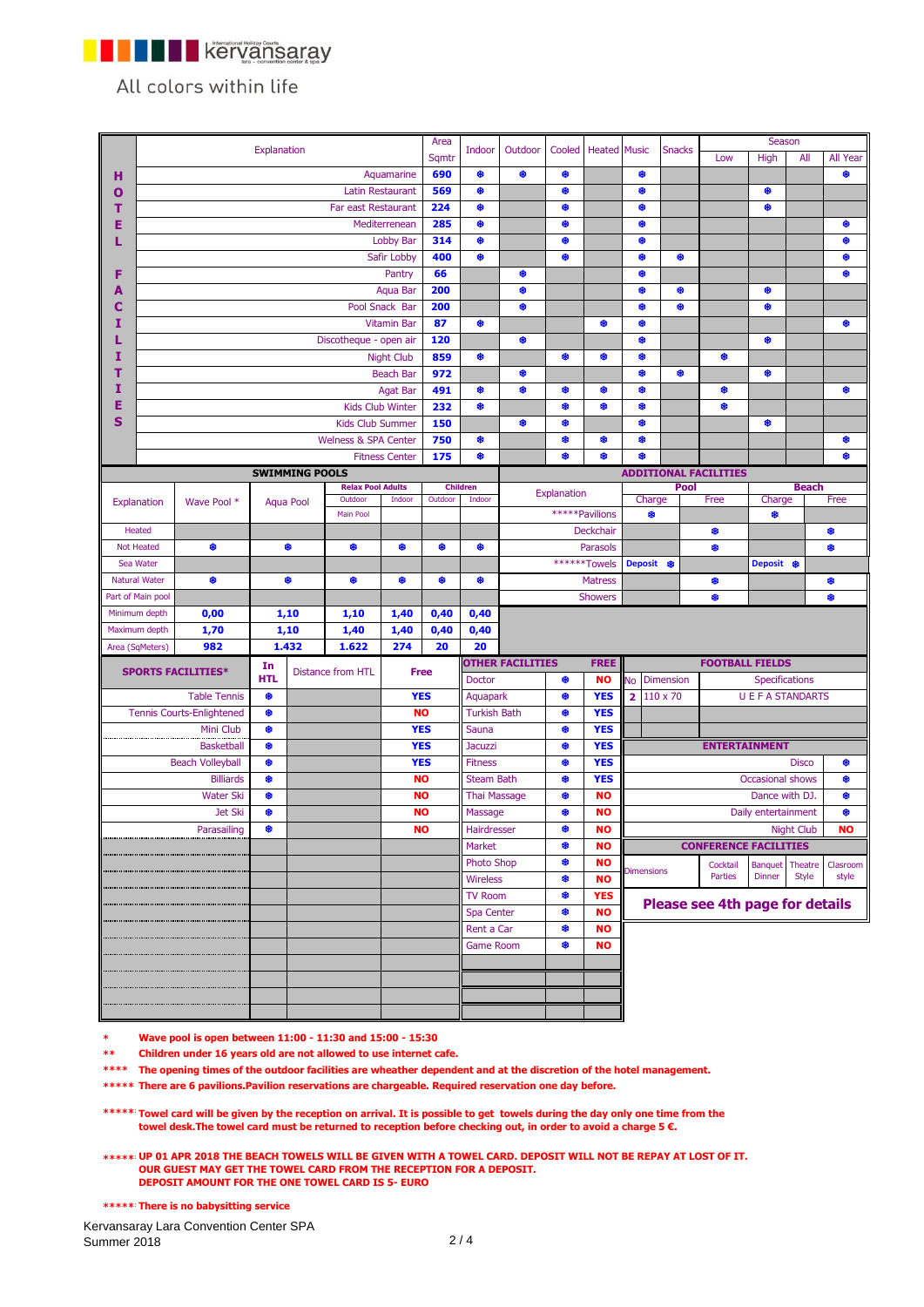

All colors within life

|                                 | <b>Name of Outlets</b>                                  | Days open                            | <b>Type of Service</b>                                                                                                           | <b>FREE</b>                                                                      |                                                                               | <b>Operating Hours</b>                                                                                       | Capacity |
|---------------------------------|---------------------------------------------------------|--------------------------------------|----------------------------------------------------------------------------------------------------------------------------------|----------------------------------------------------------------------------------|-------------------------------------------------------------------------------|--------------------------------------------------------------------------------------------------------------|----------|
| F                               | <b>Aquamarine</b><br><b>Restaurant</b>                  | All week                             | <b>Open Buffet</b><br>Complete cold and hot buffet<br>Open Buffet<br>Open Buffet<br>Mini Open Buffet for Kids<br>Midnight Buffet | <b>YES</b><br><b>YES</b><br><b>YES</b><br><b>YES</b><br><b>YES</b><br><b>YES</b> | <b>Breakfast</b><br>Late Breakfast<br>Lunch<br><b>Dinner</b><br><b>Dinner</b> | $07:00 - 10:00$<br>$10:00 - 11:00$<br>$12:30 - 14:30$<br>$19:00 - 21:30$<br>18:30 - 19:30<br>$24:00 - 01:00$ | 1200     |
| $\mathbf 0$<br>$\mathbf 0$<br>D | <b>Florit Restaurant</b><br><b>Mediterrenean</b><br>*** | 3 days open<br>except special nights | Special Italian and Mediterrenean Foods                                                                                          | <b>YES</b>                                                                       | <b>Dinner</b>                                                                 | 19:00 -21:30                                                                                                 | 75       |
| &<br>B<br>Е                     | <b>Opal Restaurant</b><br>Latin<br>***                  | 3 days open<br>except special nights | <b>Latin Food Specilaties</b>                                                                                                    | <b>YES</b>                                                                       | <b>Dinner</b>                                                                 | 19:00 -21:30                                                                                                 | 75       |
| V<br>E<br>$\mathsf R$<br>А      | <b>Coral Restaurant</b><br><b>Far East</b><br>***       | 3 days open<br>except special nights | Far East food specilaties                                                                                                        | <b>YES</b>                                                                       | <b>Dinner</b>                                                                 | $19:00 - 21:30$                                                                                              | 75       |
| G<br>E                          | <b>Safir Lobby</b>                                      | Open all week                        | <b>Hot Drinks</b><br>Daily pastry services                                                                                       | <b>YES</b><br><b>YES</b>                                                         | <b>Beverage</b><br>Pastry                                                     | 24 Hours<br>$15:00 - 18:00$                                                                                  | 125      |
|                                 | <b>Lobby Bar</b>                                        | Open all week                        | Alcoholic and non alcoholic beverages                                                                                            | <b>YES</b>                                                                       |                                                                               | 24 Hours                                                                                                     |          |
| F<br>A                          | <b>Agat Bar</b>                                         | Open all week                        | Alcoholic and non alcoholic beverages                                                                                            | <b>YES</b>                                                                       |                                                                               | $10:00 - 24:00$                                                                                              | 100      |
| C<br>I                          | <b>Pantry</b>                                           | Open all week                        | Alcoholic and non alcoholic beverages                                                                                            | <b>YES</b>                                                                       | <b>Beverage</b>                                                               | 24 Hours                                                                                                     | 50       |
| L                               | Pool Bar                                                | Open all week                        | Alcoholic and non alcoholic beverages                                                                                            | <b>YES</b>                                                                       | <b>Beverage</b>                                                               | $10:00 - 22:00$                                                                                              | 75       |
| I<br>т                          | <b>Aqua Bar</b><br>Yörük Çadırı                         | Open all week                        | Alcoholic and non alcoholic beverages<br>Gözleme (Turkish Flatbread)                                                             | <b>YES</b><br><b>YES</b>                                                         | <b>Beverage</b><br>Food                                                       | $10:00 - 18:00$<br>$12:00 - 16:00$                                                                           | 100      |
| I                               | <b>Beach Snack Bar</b>                                  | Open all week                        | Alcoholic and non alcoholic beverages<br><b>Snacks</b>                                                                           | <b>YES</b><br><b>YES</b>                                                         | <b>Beverage</b><br>Food                                                       | 10.00-24.00<br>$12:00 - 16:00$                                                                               | 250      |
| E<br>$\mathsf{s}$               | <b>Vitamin Bar</b>                                      | Open all week                        | Non alcoholic beverages                                                                                                          | <b>YES</b>                                                                       |                                                                               | $11:00 - 17:00$                                                                                              | 20       |
|                                 | <b>Room Service</b>                                     | Open all week                        | Selected Room Service Menu                                                                                                       | <b>NO</b>                                                                        |                                                                               | 24 Hours                                                                                                     |          |
|                                 | <b>Discotheque</b>                                      | Open all week                        | Alcoholic and non alcoholic beverages                                                                                            | <b>YES</b>                                                                       |                                                                               | $23.30 - 02.00$                                                                                              | 350      |

**\*\*\***

Minimum 1 week stay is required and in one week stays you may use only one time one A'la Carte Restaurant.<br>All A'la Carte Restaurants are requiring reservation one day before between 09:30-12:00.<br>Dressing code is required

**Mini club is available for the children 4-12 years. Under 4 may not use without parental supervision. \*\*\*\* Smoking is not allowed in the hotel except Pantry.**

**The opening times of the outdoor facilities are wheather dependent and at the discretion of the hotel management. \*\*\*\*\*\*\* There is no babysitting service**